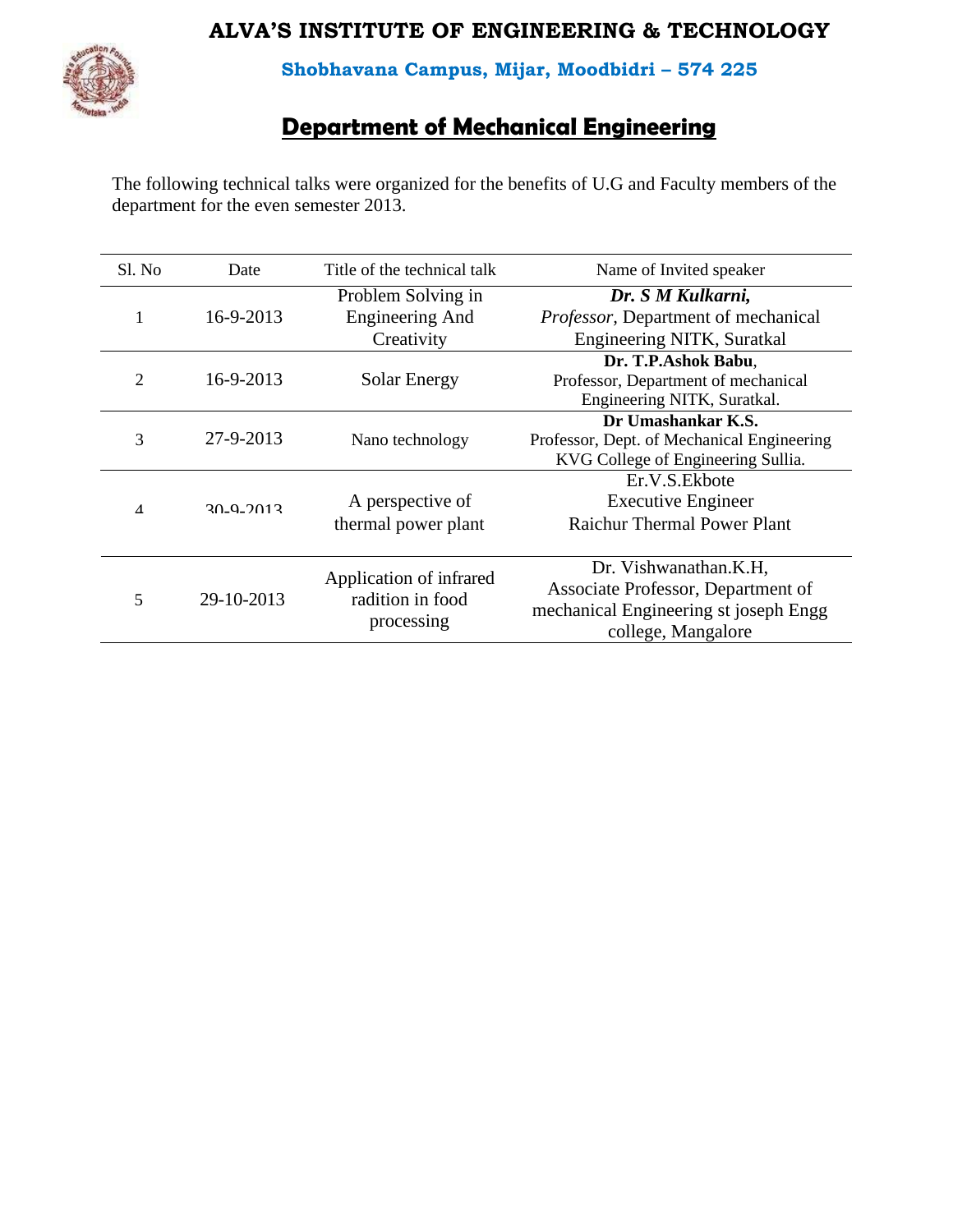

DATE AND TIME: Monday, 16<sup>th</sup> September 2013 AT 2:30PM **VENUE:** SEMINAR HALL (MBA BLOCK) **PLACE:** A.I.E.T, MIJAR.

Department of Mechanical engineering conducted a technical talk session under the forum *"Mech- Maestros"* on the topic *"***Problem Solving in Engineering And Creativity***"*, by *Dr. S M Kulkarni, Professor,* **Department of mechanical Engineering NITK, Suratkal.** The event was presided by *Prof*. *K V Suresh,* Head of mechanical Department shared the dais with esteemed guests of the session. The session was organized under the special guidance of Chief Technical Forum Coordinators of *Mech- Maestros*, Asst.Prof. Puneeth.

The session began with the prayer by Mr.Satyajeeth. Welcome speech by Mr.Neelesh of VII semester ME and introduction of the chief guest by Mr.Deep U of VII semester ME.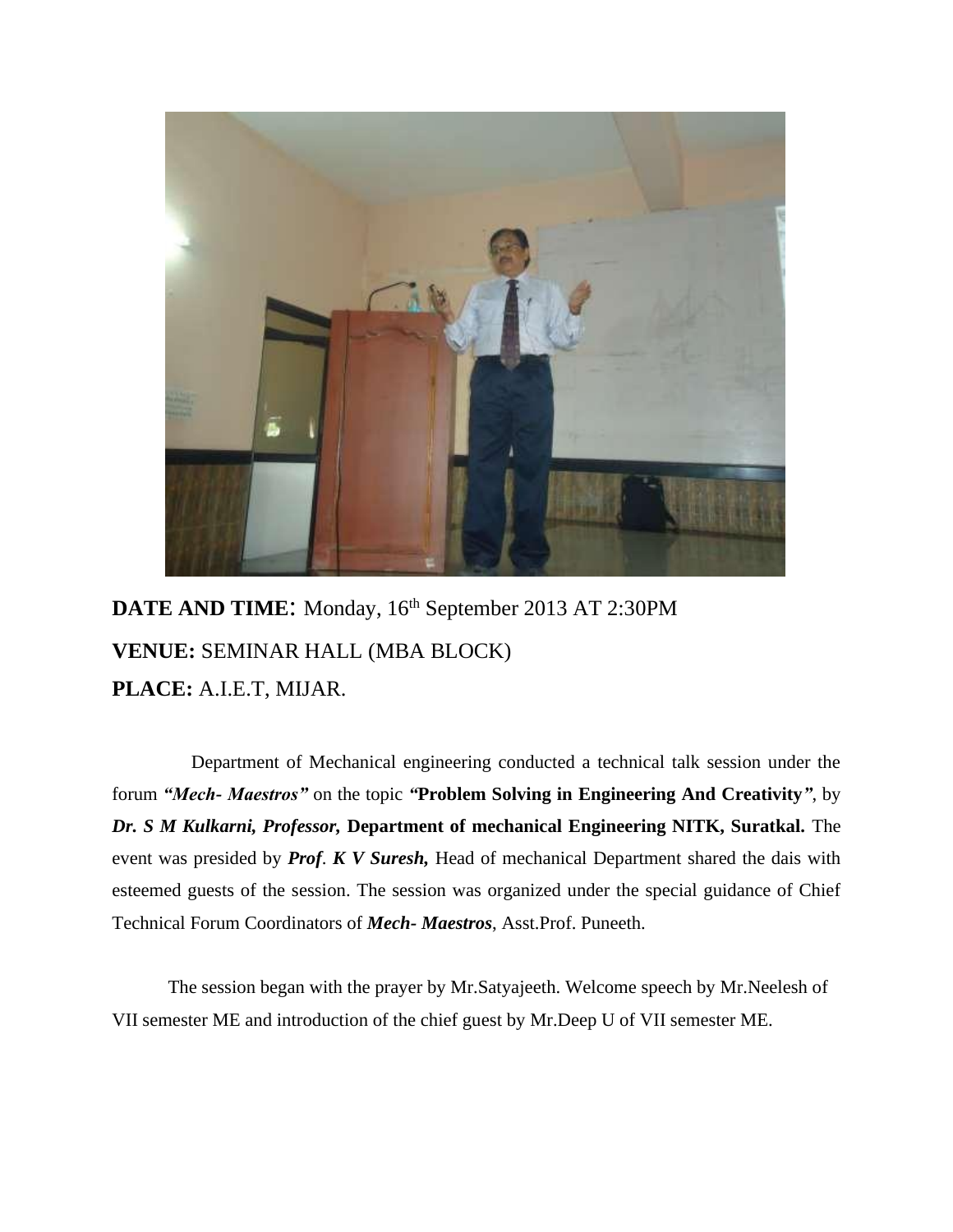Technical talk was mainly an interactive session where our honored guest talked about Problem Solving in Engineering & Creativity. He started by giving a brief introduction about Creativity and told how to solve Engineering Problem.

Professor discussed about *TRIZ-Teoriya Resheniya Izobretatelskikh Zadatch*. He spoke about "a problem-solving, analysis and forecasting tool derived from the study of patterns of invention in the global patent literature".

He Mentioned about *TRIZ* activities which include:-

1. Identify Problem

- 2. Formulate the problem: the Prism of TRIZ.
- 3. Search for Previously Well-Solved Problem.

4. Look for Analogous Solutions and Adapt to My Solution.

Finally he summarized as,

- Six levels in Bloom's Taxonomy of Learning
- Inventive Problem Solving
- Psychological Inertia
- Triz for Inventive Problem Solving
- Triz Case Study

Honoring the Chief Guest was done by Dr. Kishore Shetty, Dean-Academics of AIET. Finally, Vote of thanks was proposed by Mr. Sudeer Hegde of VI ME. The session was excellent and it was very useful for the students and staffs of ME to upgrade their knowledge.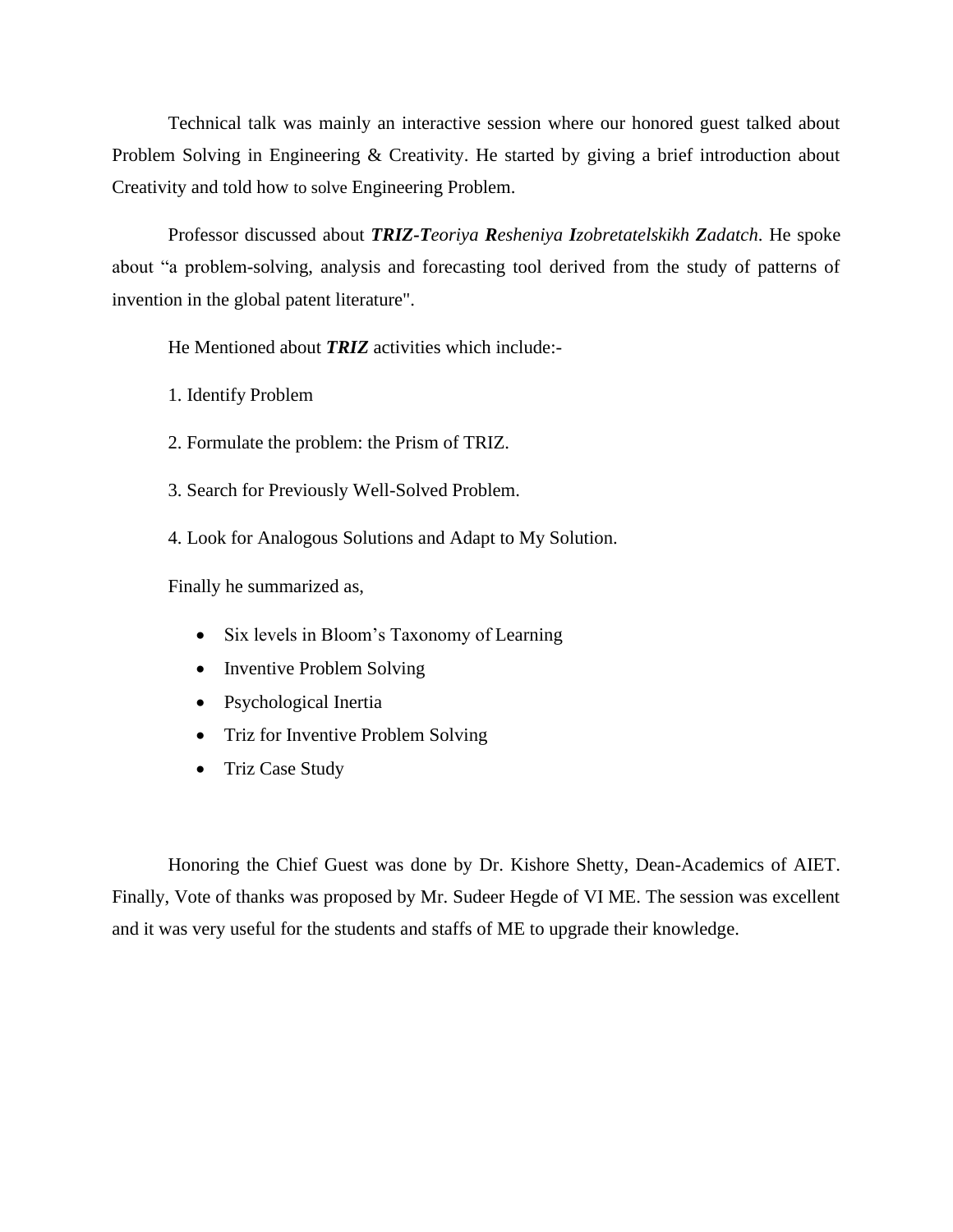

**2 nd technical talk on SOLAR ENERGY** 

DATE AND TIME: Monday, 16<sup>th</sup> September 2013 AT 2:30PM **VENUE:** SEMINAR HALL (MBA BLOCK) **PLACE:** A.I.E.T, MIJAR.

Department of Mechanical engineering conducted a technical talk session under the forum *"Mech- Maestros"* on the topic *"***SOLAR ENERGY***"*, by *Dr. T.P.Ashok Babu, Professor,* **Department of mechanical Engineering NITK, Suratkal.** The event was presided by *Prof*. *K V Suresh,* Head of mechanical Department shared the dais with esteemed guests of the session. The session was organized under the special guidance of Chief Technical Forum Coordinators of *Mech- Maestros*, Asst.Prof. Puneeth.

The session began with the prayer by Mr.Satyajeeth. Welcome speech by Mr.sadhanand of VII semester ME and introduction of the chief guest by Mr.Aswin neel fernandes of VII semester ME.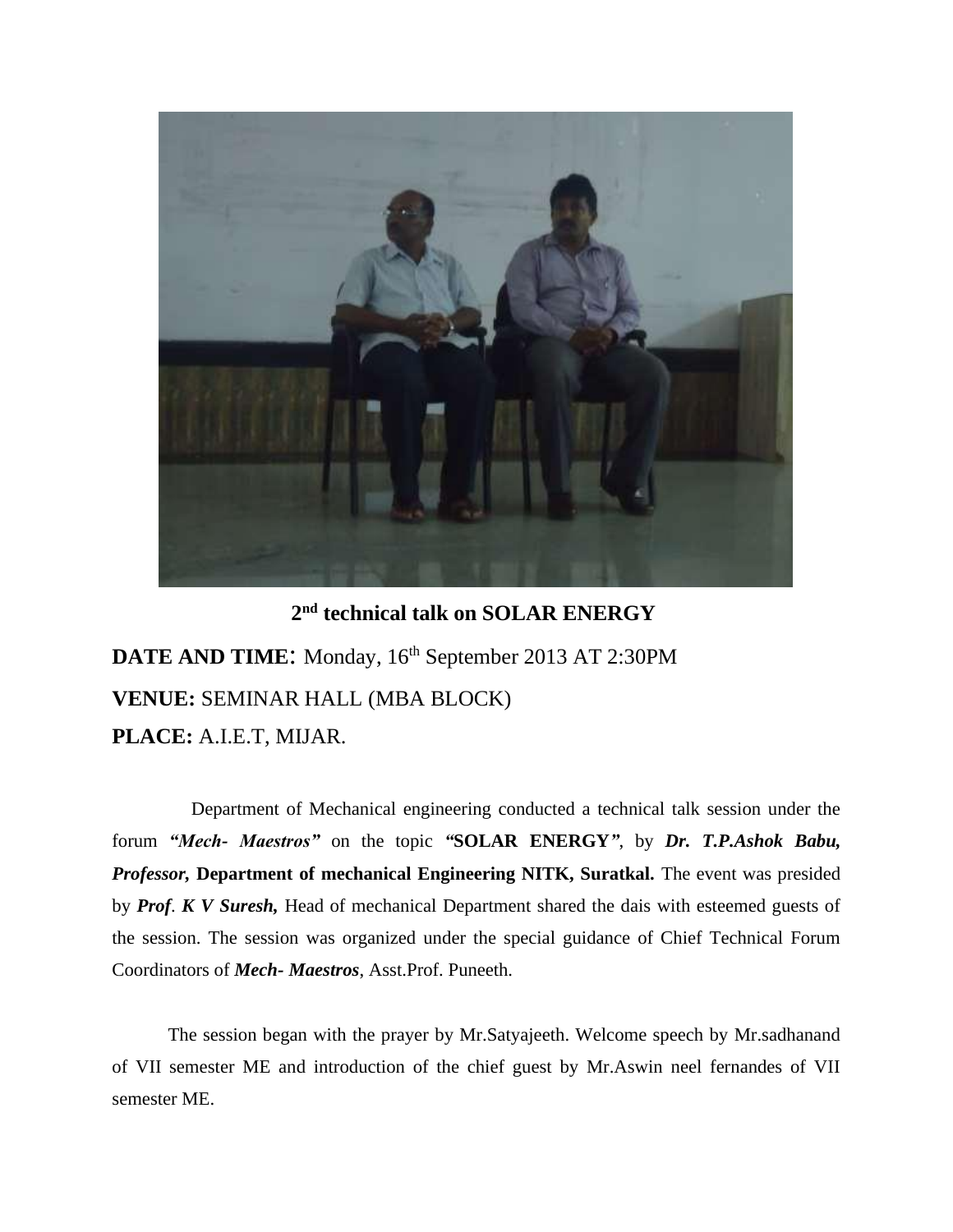Technical talk was mainly an interactive session where our honored guest talked about solar energy. He started by giving a brief introduction about energy sources.

Professor discussed about *solar power plants*. He spoke about "renevable and non renevable energy sources and harnessing of solar energy ".

He Mentioned about *solar power plant* which include:-

1. constructional features.

2. problems in installation .

3. advantages and disadvantages of solar energy.

4. types of solar plates.

Finally he summarized as,

- How to overcome the disadvantages of solar power plant.
- Different ways to harness the solar energy.
- Different instruments used in solar plant

Honoring the Chief Guest was done by Prof.K.V.Suresh, HOD mechanical dept.Finally, Vote of thanks was proposed by Mr. Gladson of VI ME. The session was excellent and it was very useful for the students and staffs of ME to upgrade their knowledge.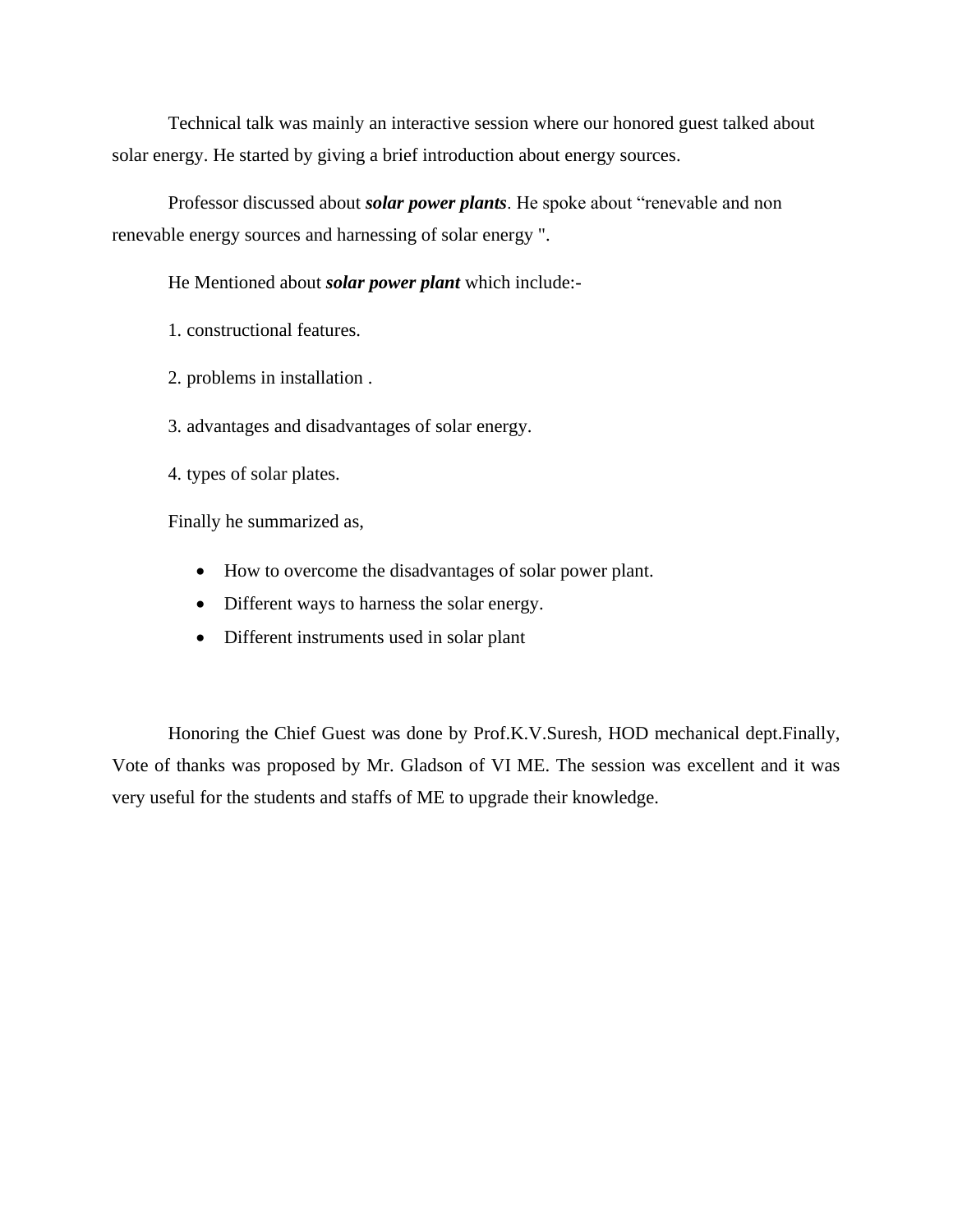

**Technical talk on "Nano technology" DATE AND TIME:** Monday,  $27<sup>th</sup>$  September 2013 AT 2:30PM **VENUE:** ENGINEERING SEMINAR HALL **PLACE:** A.I.E.T, MIJAR.

Department of Mechanical engineering conducted a technical talk session under the forum *"Mech- Maestros"* on the topic *"***NANO TECHNOLOGY***"*, by *Dr Umashankar K.S. professor dept. of mechanical engineering KVG College of engineering Sullia***.** The event was presided by *Prof*. *K V Suresh,* Head of mechanical Department shared the dais with esteemed guests of the session. The session was organized under the special guidance of Chief Technical Forum Coordinators of *Mech- Maestros*, Asst.Prof. Puneeth.

The session began with the prayer by Mr.Satyajeeth. Welcome speech by Mr.Jeevan.P.Abraham of VII semester ME and introduction of the chief guest by Mr.Aswin Neel Fernandies of VII semester ME.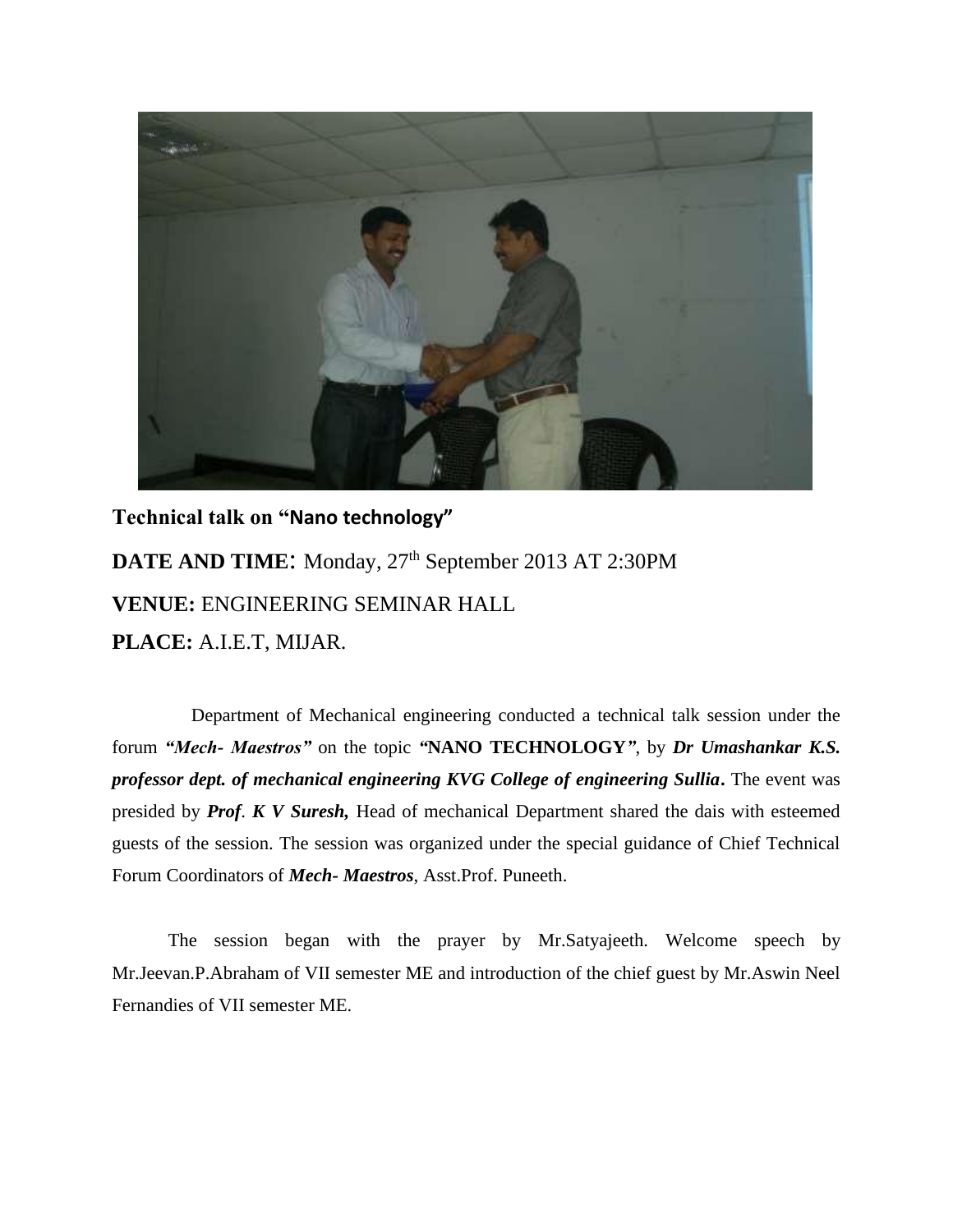Technical talk was mainly an interactive session where our honored guest talked about Nano technology. He started by giving a brief introduction about basic material science principle.

Professor discussed about *nanostructure engineering*. He spoke about "features of nano technology, what is nano technology and applications of nano technology".

He Mentioned about *nanotechnology* which include:-

- 1. generations of nanotechnology:-
	- $\bullet$  1<sup>st</sup> generation- passive nanostructure.
	- $\bullet$  2<sup>nd</sup> generation –active nanostructure.
	- $\bullet$  3<sup>rd</sup> generation- systems of nanostructure.
	- $\bullet$  4<sup>th</sup> generation-molecular nanostructure.

Finally he summarized as,

- Applications of nanotechnology
- Research challenges
- Nanomaterials
- Carbon nanotubes
- Case study of nanomaterial
- Future application

Honoring the Chief Guest was done by proff.K.V.Suresh, HOD Mechanical Dept. Finally, Vote of thanks was proposed by Mr. Alwin mendonsa of VI ME. The session was excellent and it was very useful for the students and staffs of ME to upgrade their knowledge.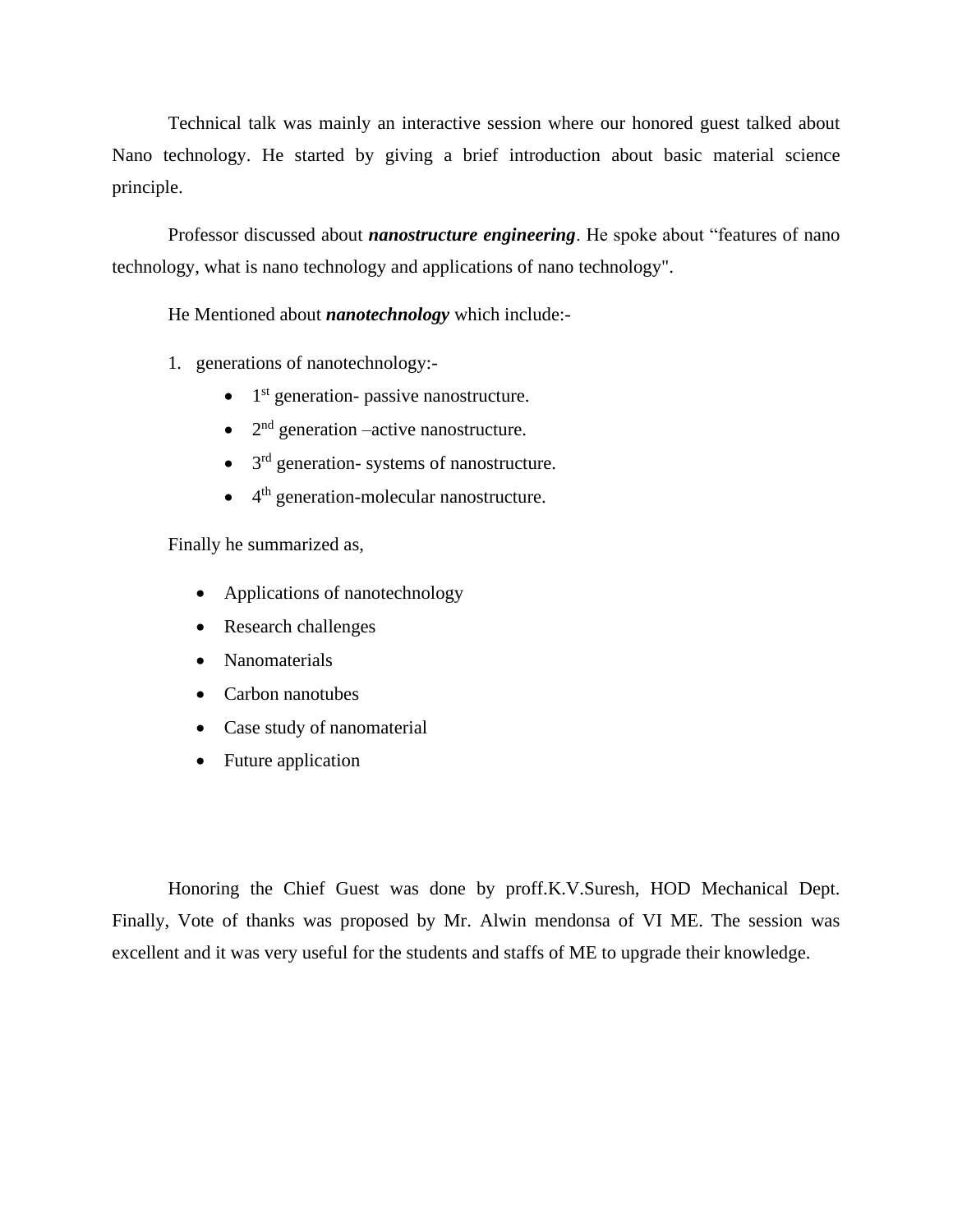

**Technical talk on "A perspective of thermal power plant"**  DATE AND TIME: Monday,  $30<sup>th</sup>$  September 2013 AT 2:30PM **VENUE:** SEMINAR HALL (MBA BLOCK) **PLACE:** A.I.E.T, MIJAR.

Department of Mechanical engineering conducted a technical talk session under the forum *"Mech- Maestros"* on the topic *"***A perspective of thermal power plant***"*, by *Er.V.S.Ekbote executive engineer (mechanical) raichur thermal power plant.* The event was presided by *Prof*. *K.V. Suresh,* Head of mechanical Department shared the dais with esteemed guests of the session. The session was organized under the special guidance of Chief Technical Forum Coordinators of *Mech- Maestros*, Asst.Prof. Puneeth.

The session began with the prayer by Mr.Satyajeeth. Welcome speech by Mr.Nizamuddeen of VII semester ME and introduction of the chief guest by Mr.Aswin neel fernadis of VII semester ME.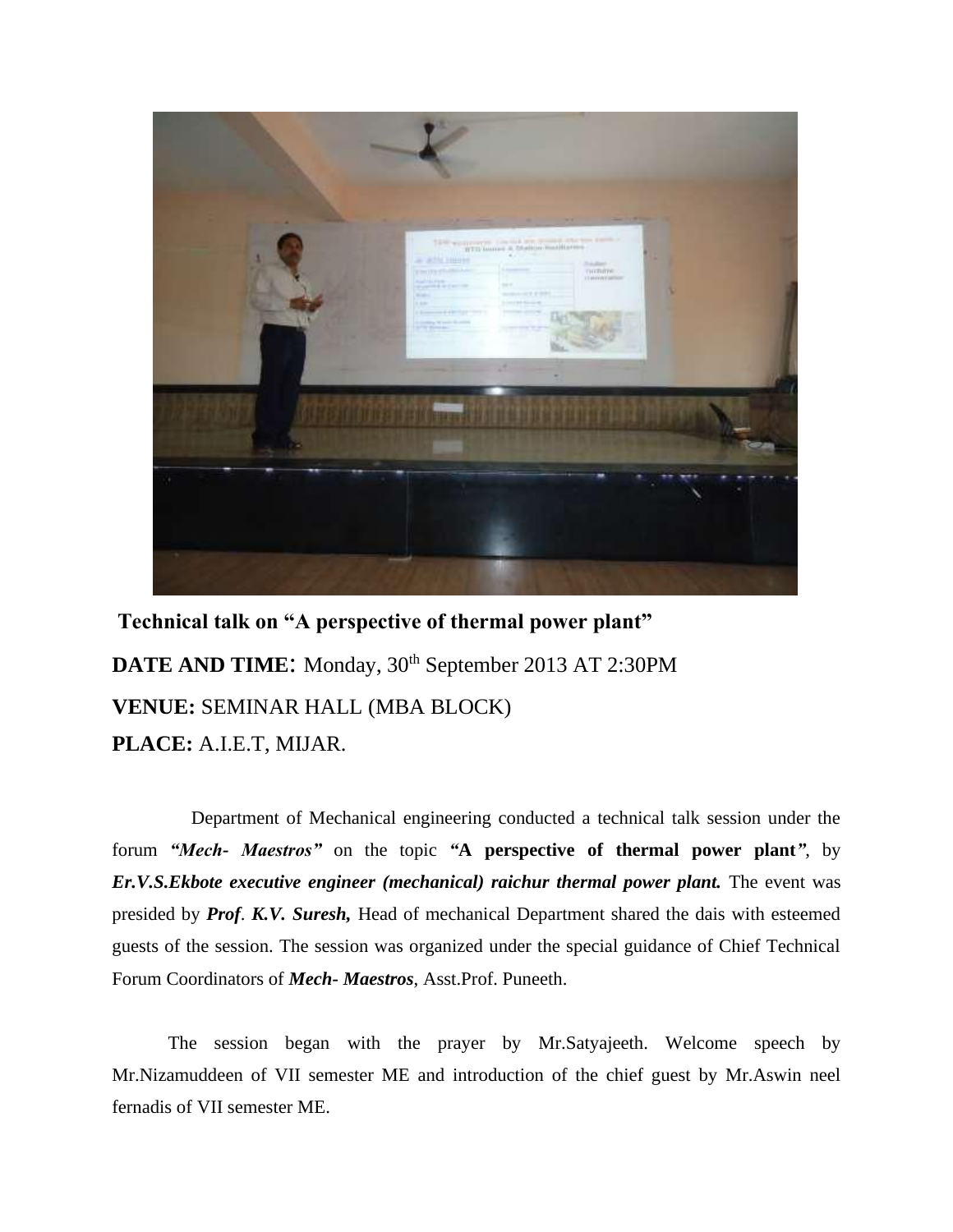Technical talk was mainly an interactive session where our honored guest talked about thermal power plant. He started by giving a brief introduction about thermal power.

Engineer discussed about *history of indian power plant*. He spoke about "power consumption in various cities I india. Other methods of power generation, global energy senario".

He Mentioned about *power generation* which include:-

1. History

- 2. Power consumption in India per day.
- 3. Global energy senario.
- 4. Concept of radial layout.

Accesseries of thermal plant,

- Boilers
- Super heaters
- Reheaters
- Economizer
- Burners etc..

Honoring the Chief Guest was done by Prof.K.V.Suresh, H.O.D. Mech. Dept.. Finally, Vote of thanks was proposed by Mr. surendra shettigar of VI ME. The session was excellent and it was very useful for the students and staffs of ME to upgrade their knowledge.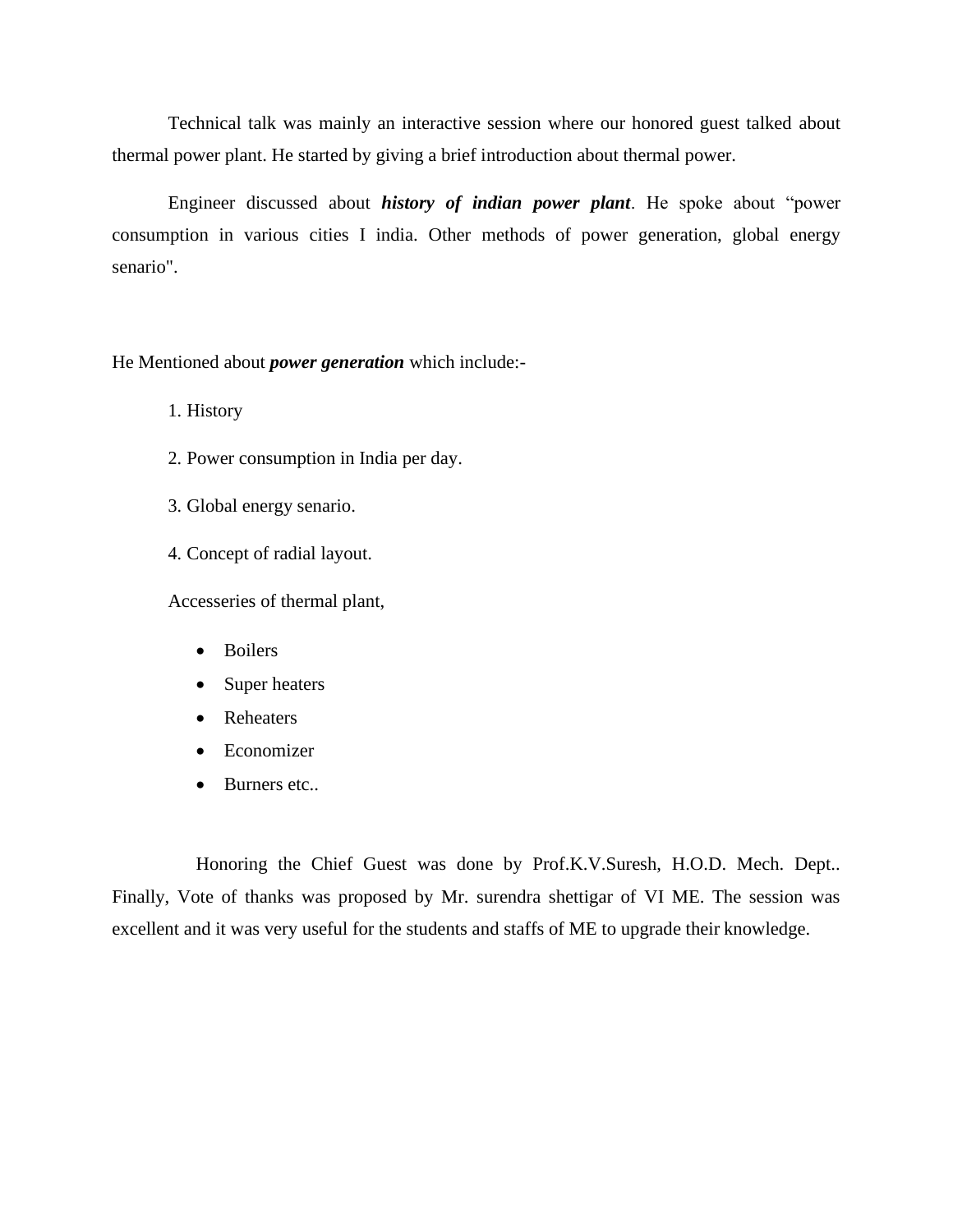**5 th Technical Talk on APPLICATION OF INFRARED RADIATION IN FOOD PROCESSING DATE AND TIME:** Tuesday, 29<sup>th</sup> Oct 2013 AT 2:30PM **VENUE:** Engineering SEMINAR HALL **PLACE:** A.I.E.T, MIJAR.



Department of Mechanical engineering conducted a technical talk session under the forum *"Mech- Maestros"* on the topic *"Application of infrared radition in food processing"*, by *Dr. VISHWANATHAN.K.H, Associate Professor,* **Department of mechanical Engineering st joseph Engg college, Mangalore.** The event was presided by *Prof*. *K V Suresh,* Head of mechanical Department shared the dais with esteemed guests of the session. The session was organized under the special guidance of Chief Technical Forum Coordinators of *Mech-Maestros*, Asst.Prof. Puneeth.